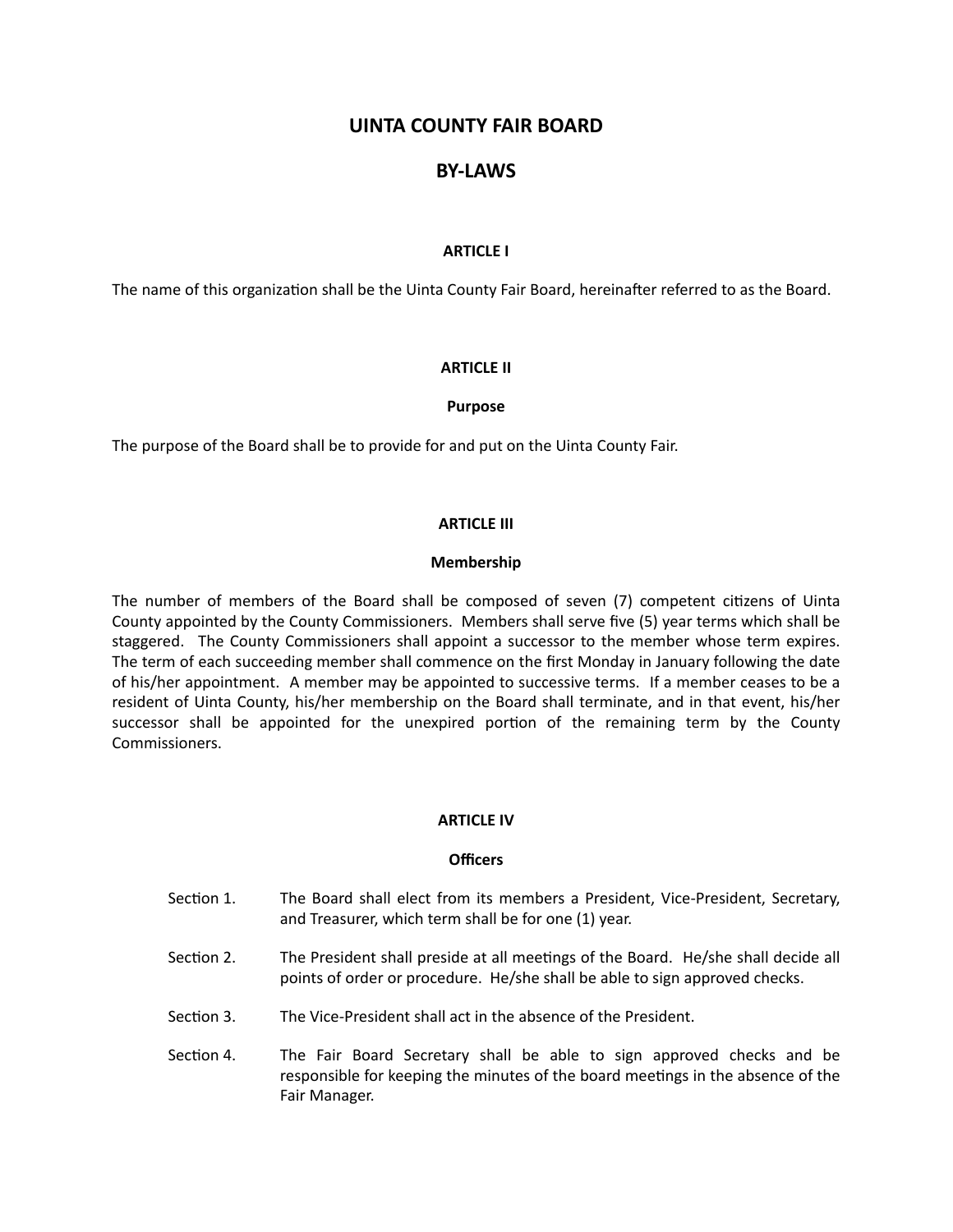Section 5. The Treasurer shall sign all approved checks and keep up to date on all financial transactions. He/she shall obtain a bond in the amount sufficient to satisfy the Board, at the Board's expense.

# **ARTICLE V**

# **Meetings**

- Section 1. The Board shall meet once each month and upon oral or written request of the majority of the members. All members must be notified in advance of a special meeting.
- Section 2. At any time there is an even number of members in attendance at a meeting, and such members are evenly divided on a question, the President of the Board shall vote on such questions.
- Section 3. The order of business at meetings shall be as follows:
	- A. Call to order
	- B. Approval of minutes of previous meeting
		- C. Financials
		- D. Correspondence
		- E. Public Input
		- F. Old Business
		- G. New Business
		- H. Adjournment
- Section 4. Meetings of the Board shall be open to the public except as otherwise allowed by Wyoming State Law.
- Section 5. Four (4) members, a majority of the Board, shall constitute a quorum for the transaction of business.
- Section 6. Any member missing three  $(3)$  meetings within a twelve  $(12)$  month period shall be asked by the Board President to reassess his/her commitment to membership on the Board. In the event that they do not verbally recommit to service on the Board, his/her successor shall be appointed for the unexpired portion of the remaining term by the County Commissioners.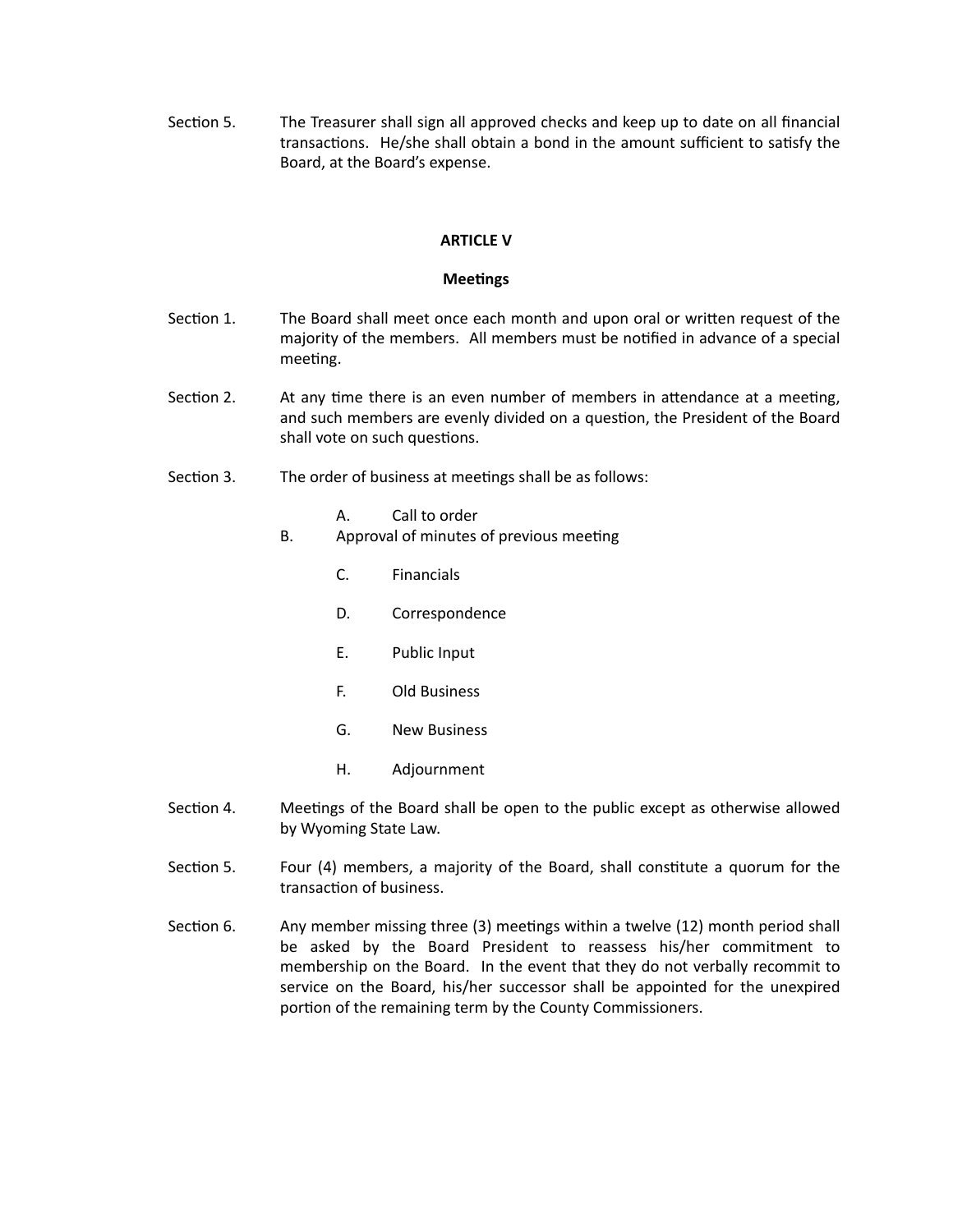# **ARTICLE VI**

### **Function and Duty**

- Section 1. It shall be the function and duty of the Board to put on the Uinta County Fair.
- Section 2. The Board may employ administrative, and other technical, legal, and clerical assistance as is necessary and within the limits of its authorized and available funds.
- Section 3. The Board shall:
	- A. Keep minutes of all meetings where official action is taken as well as financial records.
	- B. Keep on file the original minutes at the Fair Office, and a copy of the minutes, after approval, shall be given to the County Commissioners.
	- C. The Board shall submit an annual budget to the County Commissioners.
	- D. The Board shall adopt an annual budget.
	- E. Require two (2) signatures on all approved checks.

# **ARTICLE VII**

# **Amendments:**

- Section 1. These rules of procedure may be amended by the affirmative vote of the Board, provided such proposed amendment has been submitted in writing to each member of the Board at least five (5) days prior to the meeting in which action is to be taken.
- Section 2. The Board may adopt such rules and regulations governing its organization and procedures as it may deem necessary.

The undersigned Board members approve and attest the above by-laws this \_\_\_\_\_\_\_\_\_day of

 $\overline{\phantom{a}}$ , 20  $\overline{\phantom{a}}$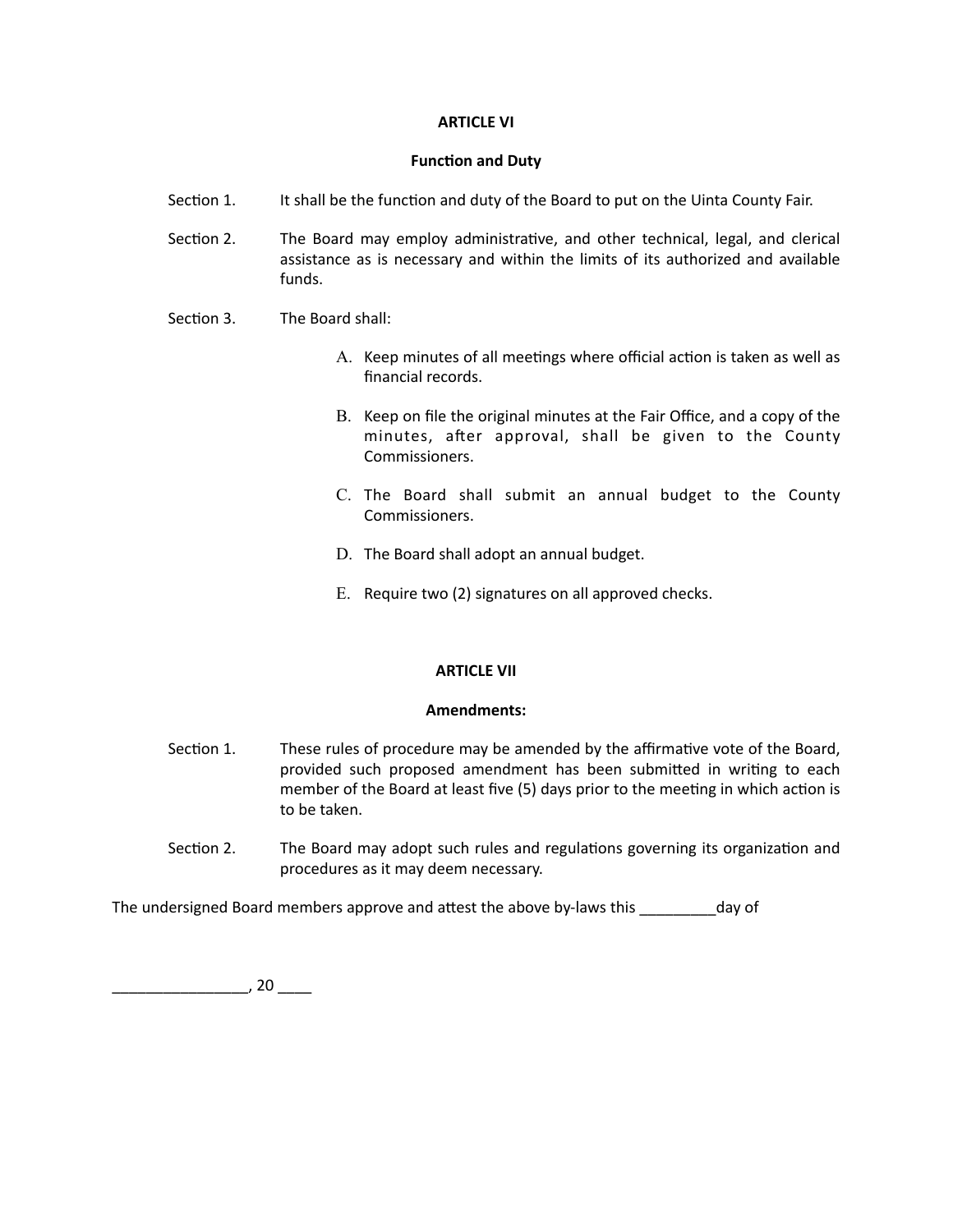President

Vice-President

Secretary

Treasurer

 $\overline{\phantom{0}}$ 

 $\overline{\phantom{a}}$ 

Member

 $\overline{\phantom{0}}$ 

Member